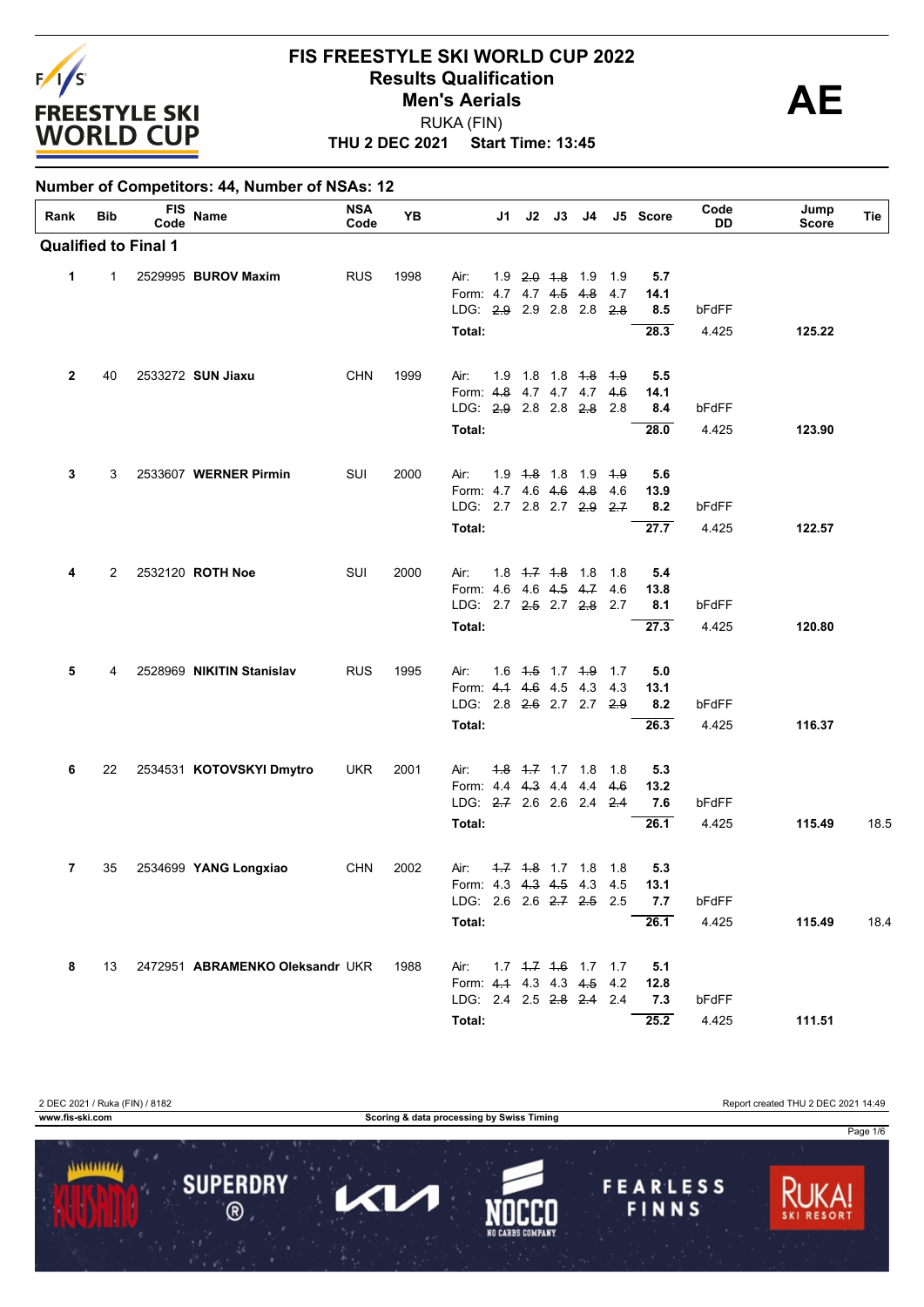

**THU 2 DEC 2021 Start Time: 13:45** RUKA (FIN)

| Rank                 | <b>Bib</b> | <b>FIS</b><br>Code | Name                    | <b>NSA</b><br>Code | YB   |                                     | J1  | J2          | J3                                 | J4                            |             | J5 Score    | Code<br>DD | Jump<br><b>Score</b> | Tie |
|----------------------|------------|--------------------|-------------------------|--------------------|------|-------------------------------------|-----|-------------|------------------------------------|-------------------------------|-------------|-------------|------------|----------------------|-----|
| 9                    | 36         |                    | 2532095 KHASHYRBAYEV    | KAZ                | 2003 | Air:                                | 1.7 | $4.6$ $4.8$ |                                    | 1.8                           | 1.8         | 5.3         |            |                      |     |
|                      |            |                    | Sherzod                 |                    |      | Form: 4.3                           |     |             | $4.0$ $4.5$ $4.2$                  |                               | 4.2         | 12.7        |            |                      |     |
|                      |            |                    |                         |                    |      | LDG: 2.4 2.4 2.7 2.3                |     |             |                                    |                               | 2.3         | 7.0         | bFdFF      |                      |     |
|                      |            |                    |                         |                    |      | Total:                              |     |             |                                    |                               |             | 25.0        | 4.425      | 110.62               |     |
|                      |            |                    |                         |                    |      |                                     |     |             |                                    |                               |             |             |            |                      |     |
| 10                   | 23         |                    | 2533963 DEHLINGER Quinn | <b>USA</b>         | 2002 | Air:<br>Form: 4.6                   |     |             | $4.9$ 1.8 $4.7$ 1.8<br>4.6 4.5 4.6 |                               | 1.9<br>4.4  | 5.5<br>13.7 |            |                      |     |
|                      |            |                    |                         |                    |      | LDG: 2.7 2.6 2.6 2.7 2.4            |     |             |                                    |                               |             | 7.9         | bFFF       |                      |     |
|                      |            |                    |                         |                    |      | Total:                              |     |             |                                    |                               |             | 27.1        | 4.050      | 109.75               |     |
|                      |            |                    |                         |                    |      |                                     |     |             |                                    |                               |             |             |            |                      |     |
| 11                   | 33         |                    | 2530407 WANG Xindi      | <b>CHN</b>         | 1995 | Air:                                |     |             |                                    | $1.6$ $4.5$ $1.7$ $4.7$ $1.7$ |             | 5.0         |            |                      |     |
|                      |            |                    |                         |                    |      | Form: 3.7 4.0 4.2 3.8               |     |             |                                    |                               | 4.1         | 11.9        |            |                      |     |
|                      |            |                    |                         |                    |      | LDG: 2.7 2.7 2.6 2.6                |     |             |                                    |                               | 2.5         | 7.9         | bFdFF      |                      |     |
|                      |            |                    |                         |                    |      | Total:                              |     |             |                                    |                               |             | 24.8        | 4.425      | 109.74               |     |
| 12                   | 14         |                    | 2528330 LOUGHRAN Eric   | <b>USA</b>         | 1995 | Air:                                |     |             | $1.8$ 1.7 1.7 $1.6$                |                               | 1.8         | 5.2         |            |                      |     |
|                      |            |                    |                         |                    |      | Form: 3.9                           |     | $3.8$ 4.1   |                                    | 3.9                           | 4.1         | 11.9        |            |                      |     |
|                      |            |                    |                         |                    |      | LDG: 2.7 2.6 2.5 2.4                |     |             |                                    |                               | 2.5         | 7.6         | bFdFF      |                      |     |
|                      |            |                    |                         |                    |      | Total:                              |     |             |                                    |                               |             | 24.7        | 4.425      | 109.29               |     |
| <b>Not Qualified</b> |            |                    |                         |                    |      |                                     |     |             |                                    |                               |             |             |            |                      |     |
| 13                   | 20         |                    | 2535429 FONTAINE Miha   | CAN                | 2004 | Air:                                |     |             |                                    | $4.6$ 1.7 1.8 1.7             | 2.0         | 5.2         |            |                      |     |
|                      |            |                    |                         |                    |      | Form: 4.5 4.4 4.5                   |     |             |                                    | 4.4                           | 4.6         | 13.4        |            |                      |     |
|                      |            |                    |                         |                    |      | LDG: 2.9 2.8 2.9 2.8                |     |             |                                    |                               | 2.9         | 8.6         | bdFdF      |                      |     |
|                      |            |                    |                         |                    |      | Total:                              |     |             |                                    |                               |             | 27.2        | 3.900      | 106.08               |     |
| 14                   | 16         |                    | 2535295 NADEAU Emile    | CAN                | 2004 | Air:                                |     |             | 4.6 4.8 1.8 1.7                    |                               | 1.7         | 5.2         |            |                      |     |
|                      |            |                    |                         |                    |      | Form: 4.4 4.5 4.6 4.3               |     |             |                                    |                               | 4.2         | 13.0        |            |                      |     |
|                      |            |                    |                         |                    |      | LDG: 2.9 2.7 2.8 2.8                |     |             |                                    |                               | 2.8         | 8.4         | bdFdF      |                      |     |
|                      |            |                    |                         |                    |      | Total:                              |     |             |                                    |                               |             | 26.6        | 3.900      | 103.74               |     |
|                      |            |                    |                         |                    |      |                                     |     |             |                                    |                               |             |             |            |                      |     |
| 15                   | 11         |                    | 2527534 BUROV Ilia      | <b>RUS</b>         | 1991 | Air:<br>Form: 3.8 3.5 2.9 3.1       | 1.5 |             | $1.5$ 1.6 $4.3$                    |                               | $+6$<br>3.9 | 4.6<br>10.4 |            |                      |     |
|                      |            |                    |                         |                    |      | LDG: 2.8 2.6 2.6 <del>2.8</del> 2.6 |     |             |                                    |                               |             | 8.0         | bFdFF      |                      |     |
|                      |            |                    |                         |                    |      | Total:                              |     |             |                                    |                               |             | 23.0        | 4.425      | 101.77               |     |
|                      |            |                    |                         |                    |      |                                     |     |             |                                    |                               |             |             |            |                      |     |
| 16                   | 15         |                    | 2531443 DZIK Pavel      | <b>BLR</b>         | 1998 | Air:                                |     |             |                                    | 1.5 4.4 4.6 1.5 1.5           |             | 4.5         |            |                      |     |
|                      |            |                    |                         |                    |      | Form: 4.1 4.0 4.2 3.8 4.3           |     |             |                                    |                               |             | 12.3        |            |                      |     |
|                      |            |                    |                         |                    |      | LDG: 2.6 2.8 2.7 2.8 2.7            |     |             |                                    |                               |             | 8.2         | bFFF       |                      |     |
|                      |            |                    |                         |                    |      | Total:                              |     |             |                                    |                               |             | 25.0        | 4.050      | 101.25               |     |

2 DEC 2021 / Ruka (FIN) / 8182 Report created THU 2 DEC 2021 14:49

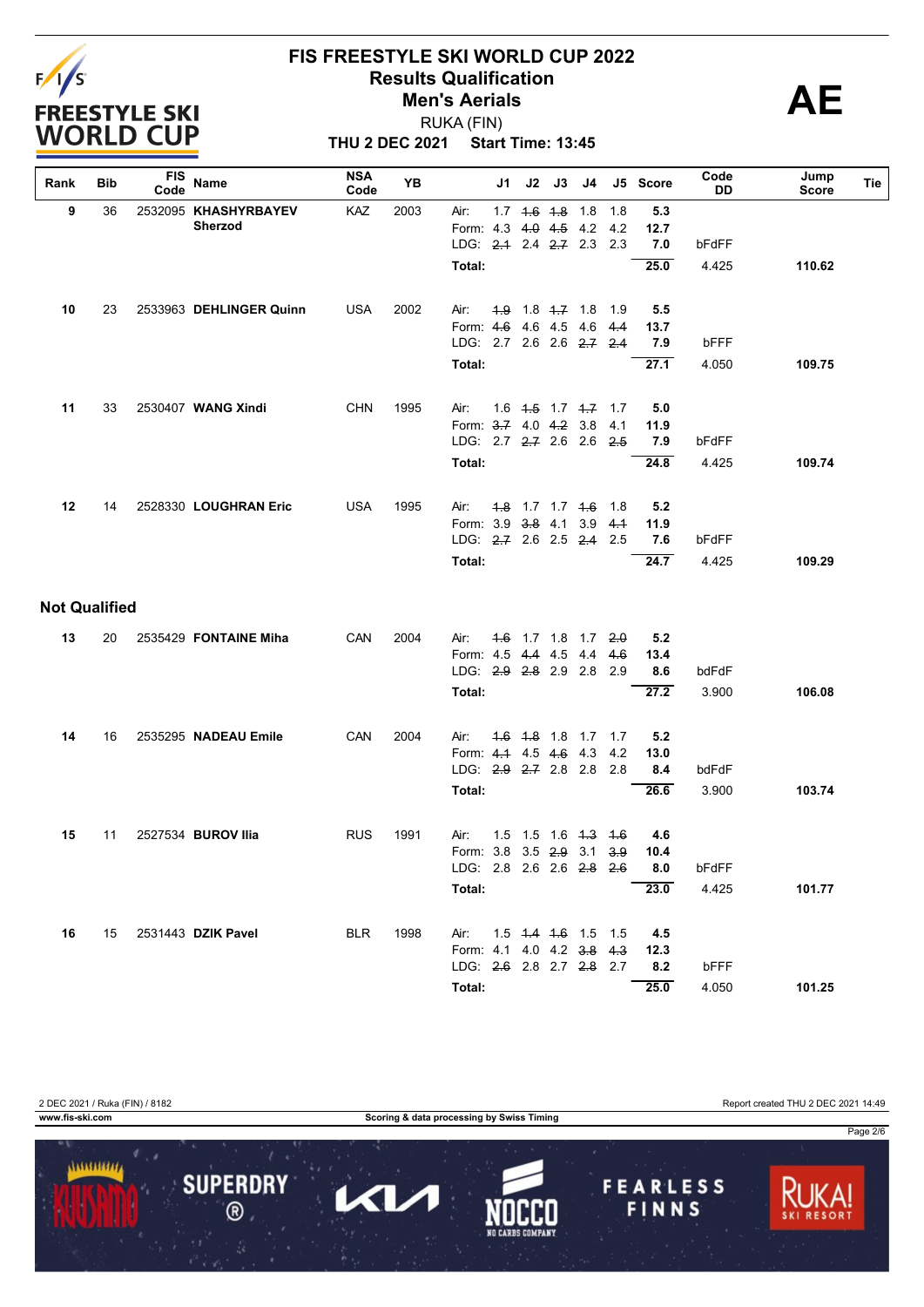

**THU 2 DEC 2021 Start Time: 13:45** RUKA (FIN)

| Rank | Bib            | <b>FIS</b><br>Code | Name                            | <b>NSA</b><br>Code | YB   |                           | J1  | J2 | J3              | J4                                  |        | J5 Score | Code<br>DD | Jump<br><b>Score</b> | Tie   |
|------|----------------|--------------------|---------------------------------|--------------------|------|---------------------------|-----|----|-----------------|-------------------------------------|--------|----------|------------|----------------------|-------|
| 17   | $\overline{7}$ |                    | 2529111 GYGAX Nicolas           | SUI                | 1996 | Air:                      | 1.6 |    | $1.6$ 1.6 $4.5$ |                                     | $-1.7$ | 4.8      |            |                      |       |
|      |                |                    |                                 |                    |      | Form: 4.0                 |     |    | $3.2$ 4.1       | 3.6                                 | 4.3    | 11.7     |            |                      |       |
|      |                |                    |                                 |                    |      | LDG: 2.4 2.5 2.7 2.7 2.5  |     |    |                 |                                     |        | 7.7      | bFFF       |                      |       |
|      |                |                    |                                 |                    |      | Total:                    |     |    |                 |                                     |        | 24.2     | 4.050      | 98.01                |       |
| 18   | 31             |                    | 2526229 QI Guangpu              | <b>CHN</b>         | 1990 | Air:                      |     |    |                 | 4.5 1.7 1.7 4.9 1.7                 |        | 5.1      |            |                      |       |
|      |                |                    |                                 |                    |      | Form: 4.4 4.4 4.4 4.2     |     |    |                 |                                     | 4.2    | 13.0     |            |                      |       |
|      |                |                    |                                 |                    |      | LDG: $4.0$ 0.9 1.0 $0.8$  |     |    |                 |                                     | 0.8    | 2.7      | bdFFF      |                      |       |
|      |                |                    |                                 |                    |      | Total:                    |     |    |                 |                                     |        | 20.8     | 4.525      | 94.12                |       |
| 19   | 45             |                    | 2534524 COTE Pierre-Olivier     | CAN                | 2003 | Air:                      |     |    |                 | 1.6 1.8 <del>1.6</del> 1.7 4.8      |        | 5.1      |            |                      |       |
|      |                |                    |                                 |                    |      | Form: 4.0 4.5 4.3 4.3 4.4 |     |    |                 |                                     |        | 13.0     |            |                      |       |
|      |                |                    |                                 |                    |      | LDG: 2.7 2.8 2.7 2.7 2.8  |     |    |                 |                                     |        | 8.2      | bdFF       |                      |       |
|      |                |                    |                                 |                    |      | Total:                    |     |    |                 |                                     |        | 26.3     | 3.525      | 92.70                | 3.525 |
| 19   | 49             |                    | 2537283 NOEL Anthony            | CAN                | 2004 | Air:                      |     |    |                 | $1.7$ $1.7$ $1.7$ $1.7$ $1.7$ $1.8$ |        | 5.1      |            |                      |       |
|      |                |                    |                                 |                    |      | Form: 4.5 4.4 4.4 4.1     |     |    |                 |                                     | 4.2    | 13.0     |            |                      |       |
|      |                |                    |                                 |                    |      | LDG: 2.7 2.7 2.8 2.6 2.8  |     |    |                 |                                     |        | 8.2      | bFdF       |                      |       |
|      |                |                    |                                 |                    |      | Total:                    |     |    |                 |                                     |        | 26.3     | 3.525      | 92.70                | 3.525 |
| 21   | 44             |                    | 2527482 JIA Zongyang            | <b>CHN</b>         | 1991 | Air:                      |     |    |                 | 4.7 1.8 1.7 1.7 4.8                 |        | 5.2      |            |                      |       |
|      |                |                    |                                 |                    |      | Form: 4.0 4.1 4.2 4.1     |     |    |                 |                                     | 4.1    | 12.3     |            |                      |       |
|      |                |                    |                                 |                    |      | LDG: 4.4 1.0 1.0 0.8 0.7  |     |    |                 |                                     |        | 2.8      | bFdFF      |                      |       |
|      |                |                    |                                 |                    |      | Total:                    |     |    |                 |                                     |        | 20.3     | 4.425      | 89.82                |       |
| 22   | 25             |                    | 2535394 DUCHAINE Alexandre      | CAN                | 2004 | Air:                      |     |    |                 | 4.5 1.5 1.6 1.5 4.9                 |        | 4.6      |            |                      |       |
|      |                |                    |                                 |                    |      | Form: 2.9 3.2 3.6 3.6     |     |    |                 |                                     | 3.6    | 10.4     |            |                      |       |
|      |                |                    |                                 |                    |      | LDG: 2.7 2.4 2.7 2.2 2.2  |     |    |                 |                                     |        | 7.3      | bdFdF      |                      |       |
|      |                |                    |                                 |                    |      | Total:                    |     |    |                 |                                     |        | 22.3     | 3.900      | 86.97                |       |
| 23   | 24             |                    | 2530243 OKIPNIUK Oleksandr      | <b>UKR</b>         | 1998 | Air:                      |     |    |                 | $1.5$ $1.5$ $1.7$ $1.7$             |        | 4.7      |            |                      |       |
|      |                |                    |                                 |                    |      | Form: 4.2 3.6 3.8 3.7     |     |    |                 |                                     | 4.0    | 11.5     |            |                      |       |
|      |                |                    |                                 |                    |      | LDG: 4.2 1.0 1.0 0.7 1.0  |     |    |                 |                                     |        | 3.0      | bdFFF      |                      |       |
|      |                |                    |                                 |                    |      | Total:                    |     |    |                 |                                     |        | 19.2     | 4.525      | 86.88                |       |
| 24   | 21             |                    | 2532149 DRABIANKOU Ihar         | <b>BLR</b>         | 2001 | Air:                      |     |    |                 | 4.8 1.7 1.6 4.5 1.7                 |        | 5.0      |            |                      |       |
|      |                |                    |                                 |                    |      | Form: 4.4 4.5 4.2 4.4 4.7 |     |    |                 |                                     |        | 13.3     |            |                      |       |
|      |                |                    |                                 |                    |      | LDG: 0.9 0.8 4.2 0.7 0.8  |     |    |                 |                                     |        | 2.5      | bFFF       |                      |       |
|      |                |                    |                                 |                    |      | Total:                    |     |    |                 |                                     |        | 20.8     | 4.050      | 84.24                |       |
| 25   | 18             |                    | 2530641 MAZURKEVICH Dzmitry BLR |                    | 1998 | Air:                      |     |    |                 | $1.6$ $1.6$ $1.7$ $1.6$ $1.6$       |        | 4.8      |            |                      |       |
|      |                |                    |                                 |                    |      | Form: 4.2 4.2 4.0 4.0 4.2 |     |    |                 |                                     |        | 12.4     |            |                      |       |
|      |                |                    |                                 |                    |      | LDG: 0.9 4.3 1.0 0.6 0.7  |     |    |                 |                                     |        | 2.6      | bLdFF      |                      |       |
|      |                |                    |                                 |                    |      | Total:                    |     |    |                 |                                     |        | 19.8     | 4.175      | 82.66                |       |

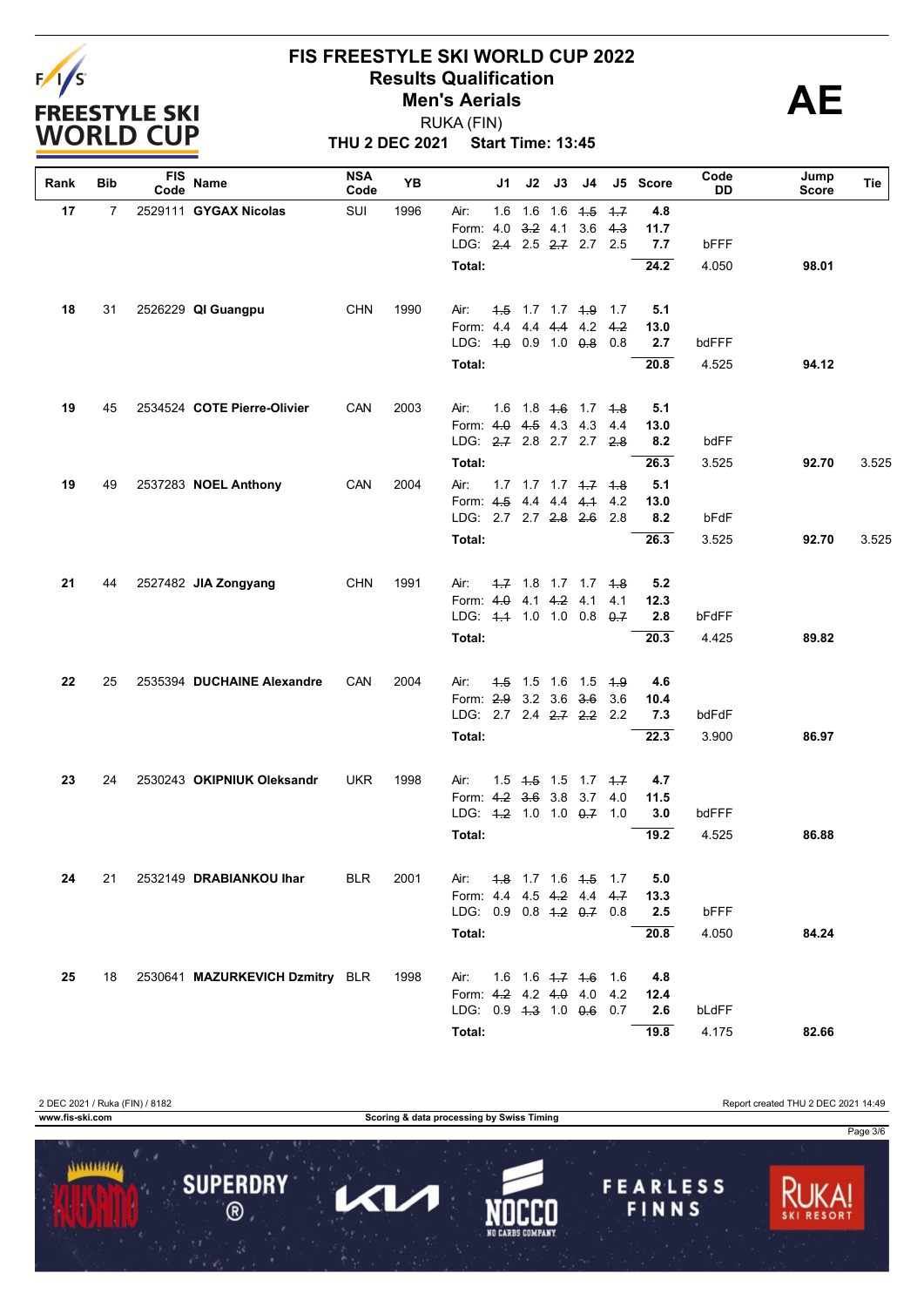

**THU 2 DEC 2021 Start Time: 13:45** RUKA (FIN)

| Rank | Bib | <b>FIS</b><br>Code | Name                             | <b>NSA</b><br>Code | YB   |                               | J1 | J2 | J3                      | J4                                        |     | J5 Score          | Code<br>DD | Jump<br><b>Score</b> | Tie |
|------|-----|--------------------|----------------------------------|--------------------|------|-------------------------------|----|----|-------------------------|-------------------------------------------|-----|-------------------|------------|----------------------|-----|
| 26   | 46  |                    | 2533764 IGARASHI Haruto          | <b>JPN</b>         | 2002 | Air:                          |    |    | $1.7$ $1.7$ $4.8$ $4.6$ |                                           | 1.6 | 5.0               |            |                      |     |
|      |     |                    |                                  |                    |      | Form: 4.4                     |    |    | 44 43 41                |                                           | 4.1 | 12.5              |            |                      |     |
|      |     |                    |                                  |                    |      | LDG: 2.5 2.4 2.5 2.5 2.1      |    |    |                         |                                           |     | 7.4               | bFF        |                      |     |
|      |     |                    |                                  |                    |      | Total:                        |    |    |                         |                                           |     | $\overline{24.9}$ | 3.150      | 78.43                |     |
| 27   | 8   |                    | 2532461 SCHOENEFELD Justin       | <b>USA</b>         | 1998 | Air:                          |    |    |                         | $1.4$ $1.7$ $1.5$ $1.6$ $1.2$             |     | 4.5               |            |                      |     |
|      |     |                    |                                  |                    |      | Form: 3.4                     |    |    | $3.9$ 3.8               | 3.8                                       | 3.8 | 11.4              |            |                      |     |
|      |     |                    |                                  |                    |      | LDG: 0.5 0.6 0.2 0.7 0.7      |    |    |                         |                                           |     | 1.8               | bFdFF      |                      |     |
|      |     |                    |                                  |                    |      | Total:                        |    |    |                         |                                           |     | 17.7              | 4.425      | 78.32                |     |
| 28   | 34  |                    | 2534656 NAYLOR Wesley            | <b>AUS</b>         | 1995 | Air:                          |    |    |                         | 1.6 1.8 <del>1.8</del> 1.6 <del>1.4</del> |     | 5.0               |            |                      |     |
|      |     |                    |                                  |                    |      | Form: 3.7 4.6 4.5 3.8         |    |    |                         |                                           | 3.4 | 12.0              |            |                      |     |
|      |     |                    |                                  |                    |      | LDG: 2.2 2.7 2.8 2.5 2.4      |    |    |                         |                                           |     | 7.6               | bFF        |                      |     |
|      |     |                    |                                  |                    |      | Total:                        |    |    |                         |                                           |     | 24.6              | 3.150      | 77.49                |     |
|      |     |                    |                                  |                    |      |                               |    |    |                         |                                           |     |                   |            |                      |     |
| 29   | 29  |                    | 2528333 PUZDERKO Mykola          | <b>UKR</b>         | 1990 | Air:<br>Form: 4.4 4.5 3.9 4.2 |    |    |                         | 1.7 1.7 4.6 1.7 4.8                       | 4.5 | 5.1<br>13.1       |            |                      |     |
|      |     |                    |                                  |                    |      | LDG: 0.3 0.4 0.4 0.3          |    |    |                         |                                           | 0.2 | 0.8               | bFFF       |                      |     |
|      |     |                    |                                  |                    |      | Total:                        |    |    |                         |                                           |     | 19.0              | 4.050      | 76.95                |     |
|      |     |                    |                                  |                    |      |                               |    |    |                         |                                           |     |                   |            |                      |     |
| 30   | 42  |                    | 2534532 KUSHNIR Volodymyr        | <b>UKR</b>         | 2003 | Air:                          |    |    |                         | $1.5$ 4.7 1.6 1.5 4.4                     |     | 4.6               |            |                      |     |
|      |     |                    |                                  |                    |      | Form: $4.0$                   |    |    | $3.8$ $3.5$ $3.8$       |                                           | 3.8 | 11.4              |            |                      |     |
|      |     |                    |                                  |                    |      | LDG: 0.7 0.9 0.8 0.6          |    |    |                         |                                           | 0.8 | 2.3               | bFFF       |                      |     |
|      |     |                    |                                  |                    |      | Total:                        |    |    |                         |                                           |     | 18.3              | 4.050      | 74.11                |     |
| 31   | 48  |                    | 2534669 KRUEGER Derek            | <b>USA</b>         | 2003 | Air:                          |    |    |                         | 1.5 4.4 4.6 1.4 1.5                       |     | 4.4               |            |                      |     |
|      |     |                    |                                  |                    |      | Form: 4.0 3.9 3.6 4.3         |    |    |                         |                                           | 4.2 | 12.1              |            |                      |     |
|      |     |                    |                                  |                    |      | LDG: 0.8 0.7 0.7 0.9          |    |    |                         |                                           | 0.8 | 2.3               | bLFF       |                      |     |
|      |     |                    |                                  |                    |      | Total:                        |    |    |                         |                                           |     | 18.8              | 3.800      | 71.44                |     |
| 32   | 9   |                    | 2484526 GUSTIK Maksim            | <b>BLR</b>         | 1988 | Air:                          |    |    | $4.4$ 1.2 1.3 $4.2$     |                                           | 1.3 | 3.8               |            |                      |     |
|      |     |                    |                                  |                    |      | Form: 3.9                     |    |    | $3.9$ $3.5$ $3.5$       |                                           | 4.5 | 11.3              |            |                      |     |
|      |     |                    |                                  |                    |      | LDG: $0.5$ 4.0 0.8 0.7        |    |    |                         |                                           | 1.0 | 2.5               | bFFF       |                      |     |
|      |     |                    |                                  |                    |      | Total:                        |    |    |                         |                                           |     | 17.6              | 4.050      | 71.28                |     |
| 33   | 27  |                    | 2526709 TABARA Naoya             | <b>JPN</b>         | 1980 | Air:                          |    |    |                         | $4.5$ 1.5 1.5 1.3 $4.2$                   |     | 4.3               |            |                      |     |
|      |     |                    |                                  |                    |      | Form: 3.9 3.6 3.5 4.0         |    |    |                         |                                           | 3.6 | 11.1              |            |                      |     |
|      |     |                    |                                  |                    |      | LDG: 0.3 0.1 0.1 0.4 0.1      |    |    |                         |                                           |     | 0.3               | bFdFF      |                      |     |
|      |     |                    |                                  |                    |      | Total:                        |    |    |                         |                                           |     | 15.7              | 4.425      | 69.47                |     |
|      |     |                    |                                  |                    |      |                               |    |    |                         |                                           |     |                   |            |                      |     |
| 34   | 38  |                    | 2527645 HLADCHENKA Stanislau BLR |                    | 1994 | Air:<br>Form: 4.2 4.3 3.8 4.2 |    |    |                         | 4.5 1.4 1.5 4.4 1.5                       | 3.9 | 4.4<br>12.3       |            |                      |     |
|      |     |                    |                                  |                    |      | LDG: 0.8 4.3 0.9 0.8 0.8      |    |    |                         |                                           |     | 2.5               | bdFF       |                      |     |
|      |     |                    |                                  |                    |      | Total:                        |    |    |                         |                                           |     | 19.2              | 3.525      | 67.68                |     |
|      |     |                    |                                  |                    |      |                               |    |    |                         |                                           |     |                   |            |                      |     |

2 DEC 2021 / Ruka (FIN) / 8182 Report created THU 2 DEC 2021 14:49 **www.fis-ski.com Scoring & data processing by Swiss Timing** Page 4/6 $11111111111$ **SUPERDRY FEARLESS** 7  $\blacktriangleleft$  $\circledR$ FINNS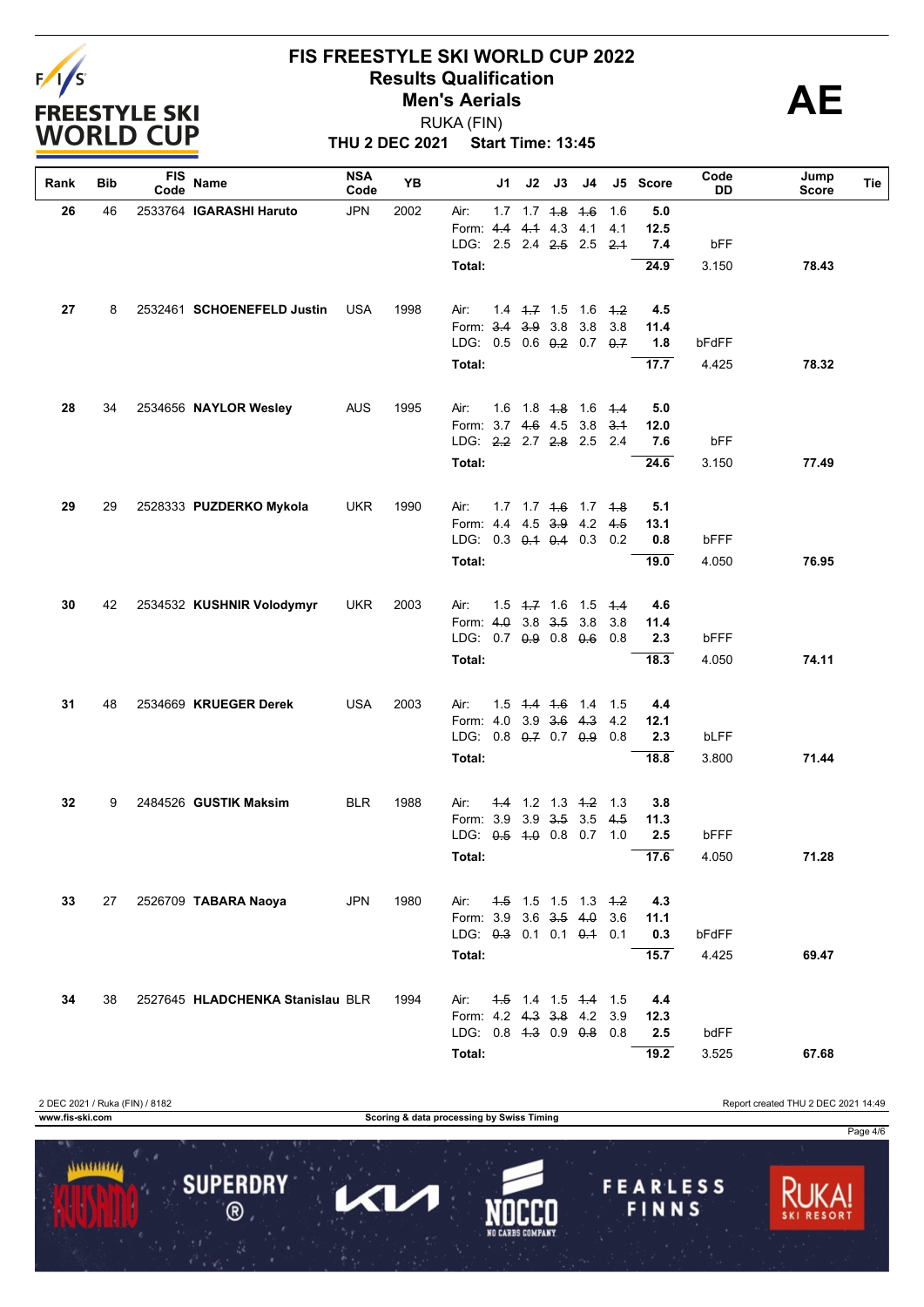

**THU 2 DEC 2021 Start Time: 13:45** RUKA (FIN)

| Rank | Bib | <b>FIS</b><br>Code | Name                      | <b>NSA</b><br>Code | YB   | J1                            | J2                                        | J3                | J4  |             | J5 Score   | Code<br>DD | Jump<br><b>Score</b> | Tie |
|------|-----|--------------------|---------------------------|--------------------|------|-------------------------------|-------------------------------------------|-------------------|-----|-------------|------------|------------|----------------------|-----|
| 35   | 43  |                    | 2530049 NOVAK Nicholas    | <b>CZE</b>         | 1996 | Air:                          | $1.7$ $1.5$                               | 1.6               | 1.6 | 1.6         | 4.8        |            |                      |     |
|      |     |                    |                           |                    |      | Form: 4.2 3.9                 |                                           | $3-1$             | 3.8 | 3.8         | 11.5       |            |                      |     |
|      |     |                    |                           |                    |      | LDG: 0.4 0.1 0.1 0.2 0.1      |                                           |                   |     |             | 0.4        | bFFF       |                      |     |
|      |     |                    |                           |                    |      | Total:                        |                                           |                   |     |             | 16.7       | 4.050      | 67.63                |     |
| 36   | 10  |                    | 2534495 MITRAFANAU Makar  | <b>BLR</b>         | 2003 | Air:                          | 4.7 1.5 1.5 4.5 1.6                       |                   |     |             | 4.6        |            |                      |     |
|      |     |                    |                           |                    |      | Form: $4.4$                   |                                           | 3.7 3.6 3.7       |     | 3.3         | 11.0       |            |                      |     |
|      |     |                    |                           |                    |      | LDG: 0.3 0.2 0.3 0.2 0.2      |                                           |                   |     |             | 0.7        | bFFF       |                      |     |
|      |     |                    |                           |                    |      | Total:                        |                                           |                   |     |             | 16.3       | 4.050      | 66.01                |     |
|      |     |                    |                           |                    |      |                               |                                           |                   |     |             |            |            |                      |     |
| 37   | 17  |                    | 2529117 WALLACE Lloyd     | <b>GBR</b>         | 1995 | Air:<br>Form: 3.7 3.1 3.0 3.5 | 1.4 1.5 <del>1.6</del> 1.5 <del>1.4</del> |                   |     | 3.3         | 4.4<br>9.9 |            |                      |     |
|      |     |                    |                           |                    |      | LDG: 0.4 0.5 0.6 0.3          |                                           |                   |     | $\theta$ .2 | 1.2        | bFFF       |                      |     |
|      |     |                    |                           |                    |      | Total:                        |                                           |                   |     |             | 15.5       | 4.050      | 62.77                |     |
|      |     |                    |                           |                    |      |                               |                                           |                   |     |             |            |            |                      |     |
| 38   | 32  |                    | 2531599 BADRUTDINOV IIdar | <b>KAZ</b>         | 2000 | Air:                          | 14 12 <del>15</del> 14 <del>12</del>      |                   |     |             | 4.0        |            |                      |     |
|      |     |                    |                           |                    |      | Form: 3.4 3.5 3.5 3.9         |                                           |                   |     | $-3.1$      | 10.4       |            |                      |     |
|      |     |                    |                           |                    |      | LDG: 0.2 0.3 0.4 0.3 0.4      |                                           |                   |     |             | 0.8        | bFFF       |                      |     |
|      |     |                    |                           |                    |      | Total:                        |                                           |                   |     |             | 15.2       | 4.050      | 61.56                |     |
| 39   | 41  |                    | 2532857 IVANOV Roman      | KAZ                | 2001 | Air:                          | $1.6$ $1.5$ $4.7$ $1.6$ $4.3$             |                   |     |             | 4.7        |            |                      |     |
|      |     |                    |                           |                    |      | Form: 3.9 3.7 3.6 3.5         |                                           |                   |     | 3.7         | 11.0       |            |                      |     |
|      |     |                    |                           |                    |      | LDG: 0.3 0.4 0.4 0.2 0.1      |                                           |                   |     |             | 0.6        | bdFF       |                      |     |
|      |     |                    |                           |                    |      | Total:                        |                                           |                   |     |             | 16.3       | 3.525      | 57.45                |     |
|      |     |                    |                           |                    |      |                               |                                           |                   |     |             |            |            |                      |     |
| 40   | 39  |                    | 2535398 PRIMEAU Victor    | CAN                | 2003 | Air:<br>Form: 3.3 2.7 2.9 2.4 | 1.3 4.0 4.4 1.1 1.1                       |                   |     | 2.3         | 3.5<br>8.0 |            |                      |     |
|      |     |                    |                           |                    |      | LDG: $1.0 + 1.4 + 0.6 + 1.0$  |                                           |                   |     | 0.7         | 2.7        | bFdF       |                      |     |
|      |     |                    |                           |                    |      | Total:                        |                                           |                   |     |             | 14.2       | 3.525      | 50.05                |     |
|      |     |                    |                           |                    |      |                               |                                           |                   |     |             |            |            |                      |     |
| 41   | 47  |                    | 2534883 DERMOTT Evan      | CAN                | 2004 | Air:                          | 1.5 1.3 <del>1.6</del> <del>1.3</del> 1.4 |                   |     |             | 4.2        |            |                      |     |
|      |     |                    |                           |                    |      | Form: 3.0                     |                                           | $2.7$ $3.4$ $2.6$ |     | $2-5$       | 8.3        |            |                      |     |
|      |     |                    |                           |                    |      | LDG: 0.0 0.0 0.0 0.0          |                                           |                   |     | 0.0         | 0.0        | bFdF       |                      |     |
|      |     |                    |                           |                    |      | Total:                        |                                           |                   |     |             | 12.5       | 3.525      | 44.06                |     |
|      | 28  |                    | 2534965 KUZNIETSOV Maksym | <b>UKR</b>         | 2004 | Air:                          |                                           |                   |     |             |            |            |                      |     |
|      |     |                    |                           |                    |      | Form:                         |                                           |                   |     |             |            |            |                      |     |
|      |     |                    |                           |                    |      | LDG:                          |                                           |                   |     |             |            |            |                      |     |
|      |     |                    |                           |                    |      | Total:                        |                                           |                   |     |             |            |            | <b>DNF</b>           |     |